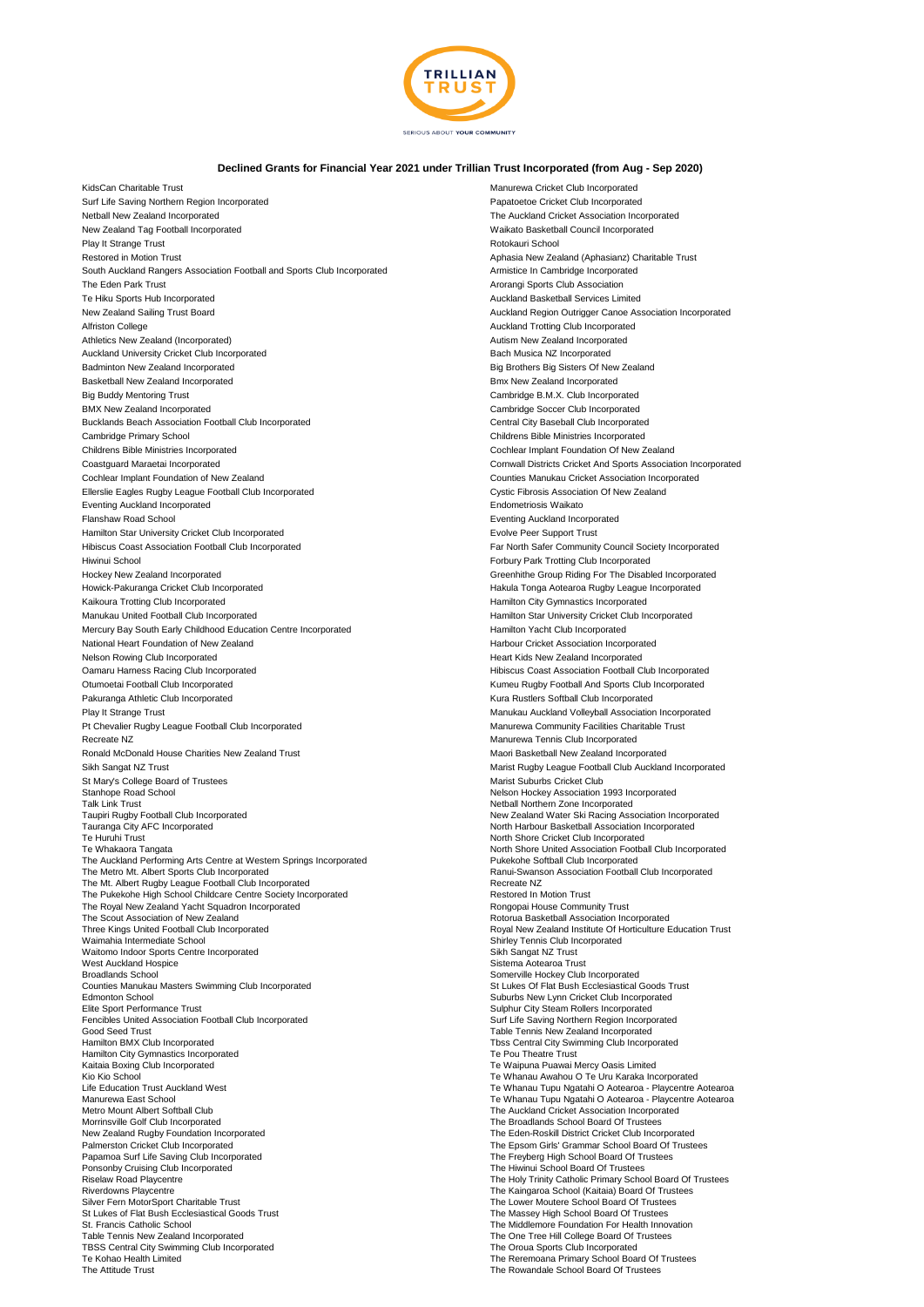The Brain Injury Association (Auckland) Incorporated The Scout Youth Foundation Changes and The Scout Youth Foundation The Scout Association of New Zealand - Howick Sea Scouts The Sir Douglas Bader Intermediate School Board Of Trustees<br>The Waikato Agricultural & Pastoral Association Incorporated The St Mary'S College (Ponsonby) Board Of Tr The St Markato Agricultural & Pastoral Association Incorporated The St Mary'S College (Ponsonby) Board Of Trustees<br>Touch Canterbury Incorporated Trustees Waikato Tennis Trust Incorporated The Tangaroa College Board Of Trustees<br>
Women's Centre Waitakere Trust<br>
The Te Rapa School Board Of Trustees Women's Centre Waitakere Trust<br>Woolston Brass Incorporated World The Text The Text Three Kings United Football Club Incorp Woolston Brass Incorporated Three Kings United Football Club Incorporated<br>The Eden-Roskill District Cricket Club Incorporated Three Kings United Football Club Incorporated<br>The Eden-Roskill District Cricket Club Incorporate The Eden-Roskill District Cricket Club Incorporated<br>Counties-Manukau Sports Foundation Tuapeka Harness Racing Club Incorporated Tuapeka Harness Racing Club Incorporated<br>Counties-Manukau Sports Foundation Franklin Basketball Association Incorporated Waikato Basketball Council Incorporated Glenora Rugby League Football Club Incorporated Wairio Trotting C<br>
Leabank Primary School Well Foundation Leabank Primary School<br>Mangere East Rugby League Football and Sports Club (Incorporated) Wellington Touch Association Incorporated Manurewa Association Football Club Incorporated Winton Harness Racing Club Incorporated

**Counting-Manusau Sports Foundation Neighbours Of Hope New Zealand Trust**<br>Waikato Basketball Council Incorporated

## **Declined Grants for Financial Year 2021 under Trillian Trust Limited (from Oct 2020 - July 2021)**

Anxiety New Zealand Trust Auckland Indian Sports Club Incorporated The Windley School Board Of Trustees<br>The Metro Mt. Albert Sports Club Incorporated Graeme Club Incorporated Graeme Dingle Foundation Auckland Graeme Auckland Baseball Association Incorporated and the United States of the Big Buddy Mentoring Trust<br>Auckland Baseball Association Incorporated Big Buddy Mentoring Trust<br>Lynmore Playcentre New Zealand Grand Prix Hydroplane Driver's Club Incorporated Auckland Softball Association Incorporated Coeliac New Zealand Incorporated Te Whanganui A Tara Auckland District Kidney Society Incorporated Mt Albert Tennis Club (Incorporated) <br>Coeliac New Zealand Incorporated Coeliac New Zealand Incorporated Coeliac New Zealand Incorporated Coeliac New Zealand Incorporated Coeliac New Zealand Incorporated (Stuttering Treatment and Research Trust (Auckland)<br>Canterbury Caledonian Society Incorporated (Stuttering Treatment and Research Trust (Auckland)<br>Nelson Hockey Association 1993 Incorporate Canterbury Caledonian Society Incorporated<br>Canterbury Caledonian Society Incorporated Nelson Hockey Association 1993 Incorporated<br>Lake Rotoiti Outdoor Education Trust Herne Bay Ponsonby Rackets Club Incorporated<br>Waikato Community Hospice Trust Tasman Hockey Club Incorporated Maungatautari Ecological Island Trust Te Ulu O Te Watu Society Incorporated James Cook High School Board Of Trustees Span Charitable Trust<br>Ayus Charitable Trust Span Charitable Trust Span Charitable Trust Ayus Charitable Trust<br>
Counties Manukau Kirikiti Association Incorporated<br>
Counties Manukau Kirikiti Association Incorporated<br>
Claucoma New Zealand Counties Manukau Kirikiti Association Incorporated Hamilton Old Boys Cricket Club Incorporated<br>
Rangatira Alpine Soorts Club Incorporated Auckland South Auckland South Auckland Southern Volleyball Association Football And Soc Outline New Zealand Incorporated Waiheke Island Supported Homes Trust Nelson Bays Youth Teams Racing Association Incorporated<br>
Indian Association (Manukau) New Zealand Incorporated Nelson Bays Auckland University Rugby Football Club Incorporated Indian Association (Manukau) New Zealand Incorporated<br>Span Charitable Trust Span Charitable Trust Bayside Westhaven Little League Baseball Incorporated<br>
Nelson Basketball Association (Incorporated)<br>
Nelson Basketball Association (Incorporated) Numeu Western Riding Club Incorporated<br>
Kumeu Western Riding Club Incorporated Somerville Hockey Club Incorporated Somerville Hockey Club Incorporated<br>
Sarden to Table Trust Garden to Table Trust<br>Big Buddy Mentoring Trust Big Buddy Mentoring Trust Chromated Chromated Chromated Invercences Chromated Invercences Marketo Rowing Club Incorporated Invercences Chromated Invercences Marketo Diocesan School Rowing Great Potentials Foundation<br>
Riverton Trotting Club Incorporated<br>
Riverton Trotting Club Incorporated<br>
Riverton Trotting Club Incorporated Riverton Trotting Club Incorporated **Cornwall Districts Cricket And Sports Association Incorporated**<br>Momentum Charitable Trust **Cornelistics Critics And Sports Association Of New Zealand Incorporated** Momentum Charitable Trust<br>
Auckland Basketball Services Limited<br>
Auckland Basketball Services Limited<br>
Theatre Royal Charitable Foundation Auckland Basketball Services Limited Theatre Royal Charitable Foundation<br>Tairua Rugby and Sports Club Incorporated Theatre Theatre Theatre Theatre Royal Charitable Touncil Of Victim Supp North Shore United Association Football Club Incorporated<br>Marist Suburbs Cricket Club North Shore Cricket Club Incorporated<br>Tasman Volleyball Association Incorporated National Papakura Volunteer Coastguard Incorporated Papakura Volunteer Coastguard Incorporated Tasman Volleyball Association Incorporated<br>Cambridge Yacht and Motor Boat Club Incorporated Cambridge Soccer Club Incorporated R & A Sangha Cricket & Punjabi Culture Club <br>Diabetes New Zealand Incorporated **Canadian Criticat Criticat** Chub Incorporated Cricket Club Incorporated Cricket Diabetes New Zealand Incorporated<br>Kidscan Charitable Trust Te Whanau Tupu Ngatahi O Aotearoa - Playcentre Aotearoa Markette Society Of Arts Incorporated<br>1991 - The Reremoana Primary School Board Of Trustees<br>1991 - Panacea Arts Charitable Trust Charles And Trustees Charles Banacea The Reremoana Primary School Board Of Trustees<br>Panacea Arts Charitable Trust Sunset Board Of Trustees Sunset Beach Lifeguard Service Incorporated Cambridge Bmx Club Incorporated Waikato Tennis Trust Incorporated The Crescendo Trust of Aotearoa **Bucklands Bucklands Beach Association Football Club Incorporated**<br>Maikato Rowing Club Incorporated **Bucklands Bucklands Bucklands Bucklands Bucklands Bucklands Beach Association of New Zeal** Waikato Rowing Club Incorporated<br>The Scout Association of New Zealand<br>Te Huruhi Trust Trust Associated The Incorporated The New Zealand The Scout Association of New Zealand Te Huruhi Trust Manawatu Rugby Union Incorporated Sistema Aotearoa Trust Auckland Grammar Rowing Club Incorporated Maori Basketball New Zealand Incorporated The Crescendo Trust of Aotearoa Takapuna District Cricket Club Incorporated **Franklin United Football Club Incorporated** Franklin United Football Club Incorporated Franklin United Football Club Incorporated **Franklin United Football Club Incorporated N** New Zealand Metropolitan Trotting Club Incorporated **Campus Link Foundation**<br>Wairio Trotting Club Incorporated Campus Link Foundation Champus Link Foundation Rock Quest Charitable Trust Wairio Trotting Club Incorporated Manurewa Business Association Incorporated<br>Manurewa Business Association Incorporated<br>Chapter Capital Communication Trust Board Hockey New Zealand Incorporated<br>
The Wesley Primary School Board Of Trustees<br>
The Fraser High School Board Of Trustees The Wesley Primary School Board Of Trustees<br>The St Theresa's School (Plimmerton) Board Of Trustees The School School School Board Of Trustees The St Theresa's School (Plimmerton) Board Of Trustees Soundraise Soundraise<br>The St Theresa's School (Plimmerton) Board Of Trustees Soundraise Soundraise Spendal Aids Foundation Hamilton Yacht Club Incorporated<br>Auckland University Cricket Club Incorporated Onehunga Mangere United Sports Club Incorporated North Harbour Basketball Association Incorporated Nanula and Theorem and Manukau United Football Club Incorporated<br>Restored In Motion Trust Restored In Motion Trust **Pakuranga Tennis Club Incorporated**<br>
Botany Downs Primary School **Pakuranga Tennis Club Incorporated**<br>
What Hope Community Trust Surf Life Saving Northern Region Incorporated Spirit of Adventure Trust The Scout Youth Foundation<br>
The Eden-Roskill District Cricket Club Incorporated<br>
The Diocese of Auckland The Eden-Roskill District Cricket Club Incorporated<br>Te Pou Theatre Trust Three Kings United Football Club Incorporated<br>Grammar Tec Rugby Club Incorporated Nelson Hockey Association 1993 Incorporated New York College Rifles Nethall Club Incorporated Grammar Tec Rugby Club Incorporated<br>Rowandale Primary School Netball Club Incorporated<br>Netball Incorporated The School Young Income of Netball Annual Media of Netball Incorporated Netball Club Incorporated Cornwall Districts Cricket And Sports Association Incorporated Howick Pakuranga Cricket Club Incorporated Howick Pakuranga Cricket Club Incorporated BMX New Zealand Incorporated **Auckland Philharmonia Trust Auckland Philharmonia Trust** Auckland Deaf Society Incorporated<br>
Hamilton City Gymnastics Incorporated<br>
Hamilton City Gymnastics Incorporated Hamilton City Gymnastics Incorporated<br>Manukau Youth Orchestra Incorporated Condor Rugby Football Club Incorporated Counties Manukau Croua Badminton Association Incorporated Counties Manukau Croquet Association Incorporated Counties Manukau Croquet Association Incorporated Counties Manukau Croquet Counties Manukau Croquet Association Incorporated<br>Dementia Auckland Charitable Trust Childrens Bible Ministries Incorporated The Edgecumbe College Board Of Trustees **Auckland Waitakere Roller Sports Club Incorporated**<br>Atlantis City Water Polo and Aquatics Club Incorporated **Auckland Waitakere Auckland Waitakere Rollege Board Of Trustees** Atlantis City Water Polo and Aquatics Club Incorporated<br>Freyberg High School

Lynumore Plays Rugby Club (Auckland) Incorporated<br>Maungatautari Ecological Island Trust Wanderers Rugby Football Club Incorporated Wellington Baptist Association of the New Zealand Baptist Union<br>Otautahi Roller Derby League Incorporated **Waikeke United Association Football Club Incorporated NZ Rural Games Trust** Rangatira Alpine Sports Club Incorporated South Auckland Rangers Association Football And Sports Club Incorporated<br>Waikato Tennis Trust Incorporated South Auckland Brand Rangers Association Football Club Incorporated Manurewa Association Football Club Incorporated<br>Athletics Auckland Incorporated Ranui-Swanson Association Football Club Incorporated<br>Somerville Hockey Club Incorporated Waikato Diocesan School Rowing Club Incorporated Tribuator Toylar Dramator Political Crossetter<br>
New Zealand Council Of Victim Support Groups Incorporated<br>
Auckland Hockey Association Incorporated Northland Paraplegic & Physically Disabled Association Incorporated Mangawhai Heads Volunteer Lifeguard Service Incorporated<br>Netball Waitakere Incorporated The Taipa Area School Board Of Trustees<br>Waikato Society Of Arts Incorporated Waitakere Swimming Club Incorporated Panmure Squash Rackets Club Incorporated<br>Tauranga BMX Club Incorporated **Botanis Primary School What Hope Community Trust** The Metro Mt. Albert Sports Club Incorporated Frankton Rugby Sports Club Incorporated Papakura American Football Club Incorporated<br>Pakuranga Athletic Club Incorporated Free Free Athlete Management Trust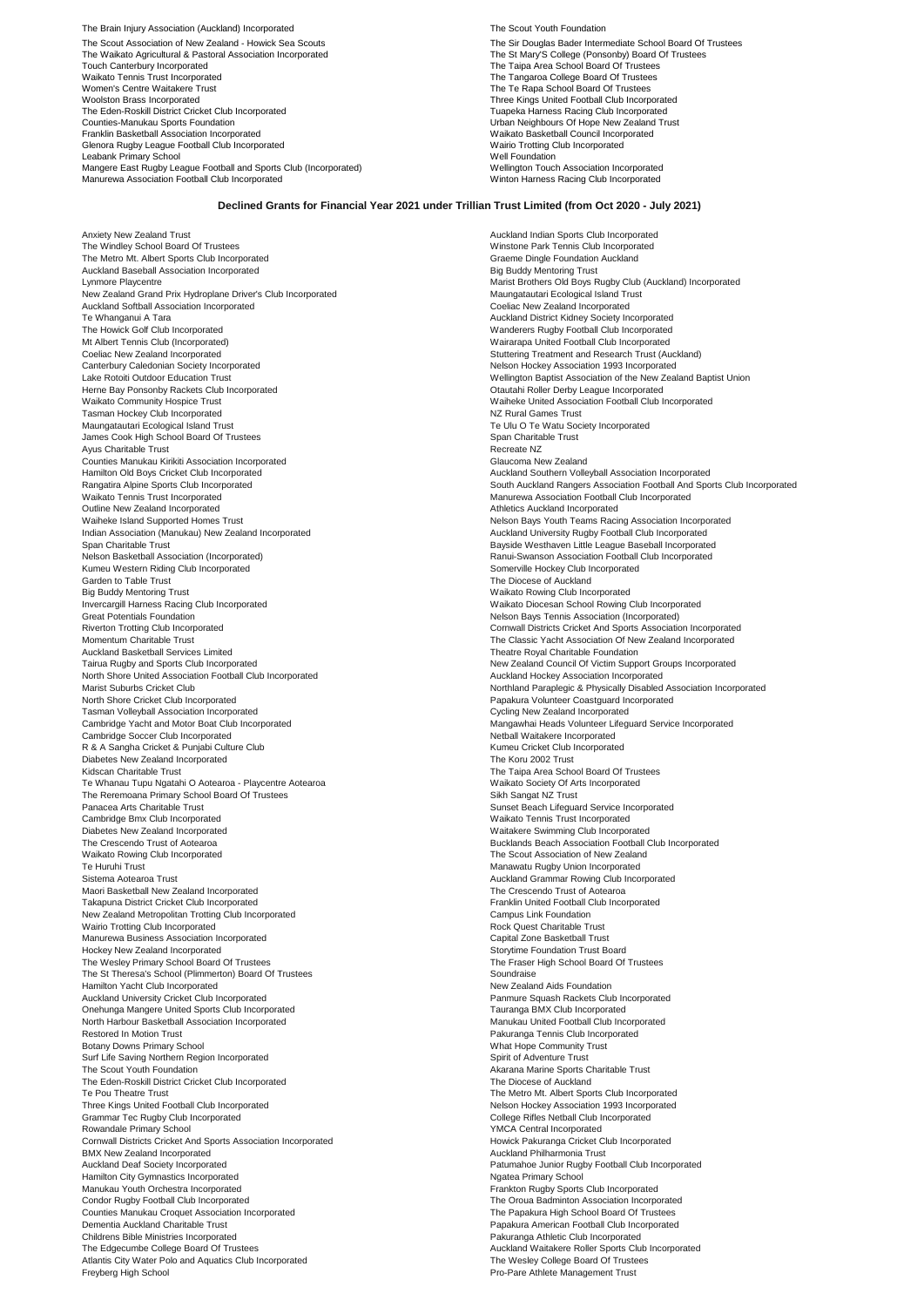The Royal Akarana Yacht Club Incorporated<br>The Epsom Girls' Grammar School Board Of Trustees Kartsport Hawkes Bay Incorporated The Epsom Girls' Grammar S Theatre Royal Charitable Foundation **Hunterville Squash Racquets Club Incorporated**<br>
Theatre Royal Charitable Foundation<br>
SCAR Trust YSAR Trust Freyberg High School Brake (New Zealand)<br>
Brake (New Zealand) Show Me Shorts Film Festival Trust Board<br>
Papakura Bowling Club Incorporated Communication of the Shorts Association of the Shorts Association of Papa Papakura Bowling Club Incorporated Cornwall Districts Cricket And Sports Association Incorporated Cornwall Districts Cricket And Sports Association Incorporated New Zealand Sikh Games Incorporated New Zealand Sikh Games In The Alfriston College Board Of Trustees<br>Gore Harness Racing Club Incorporated Parent to Parent New Zealand Incorporated<br>Roxburgh Trotting Club Incorporated Claudelands Croquet Club Incorporated Claudelands Croquet Club Incorporated Te Pou Theatre Trust<br>
Ngatea Primary School Claudelands Croquet Club Incorporated Te Waipuna Puawai N Te Atatu Association Football Sports And Social Club Incorporated<br>
Kohimarama Yacht Club Incorporated Campus Radio Bfm Limited<br>Chine Shirley Tennis Club Incorporated New Zealand Tamil Sports Association Incorporated<br>Chine Tread Lightly Charitable Trust Shirley Tennis Club Incorporated<br>Early Discoveries Charitable Trust Board Whenuakite School Fundraising Team Mexico and Theatre Incorporated<br>Big Brothers Big Sisters of Nelson-Tasman Mexico and Howick Children's Analysis Carden to Table Trust Big Brothers Big Sisters of Nelson-Tasman<br>Takapuna Rugby Football Club Incorporated The Papakura High School Board Of Trustees **Royal Accepts Accept Accepts** Royal New Zealand Plunket Trust<br>Wellington Touch Association Incomorated Wellington Touch Association Incorporated<br>Auckland Indian Sports Club Incorporated Australians and Auckland Wheelbreakers Incorporated<br>Al-Chinkini Bowling Club Incorporated Auckland Indian Sports Club Incorporated **Auckland Sports Club Incorporated** Kihikihi Bowling Club Incorporated Club Incorporated Club Incorporated Club Incorporated Club Incorporated Club Incorporated Club Incorporated Cl St Mary's College Board Of Trustees (Ponsonby) and the State of Trustees (Ponsonby) Te Whakaora Tangata<br>The Tangaroa College Board of Trustees (Ponsonby) and the State of Trustees (Polege Research Polege Roard of T The Tangaroa College Board of Trustees Northern Southland Trotting Club Incorporated and the South Centre Trust Rotorua Community Youth Centre Trust<br>Rothern Support Club Incorporated Rotorua Community Youth Club Club Club Canada Rotorua Community Youth Centre Howick Gymnastic Club Incorporated Sikh Sangat NZ Trust<br>
The Nga Iwi School Board Of Trustees<br>
Mercer Rowing Club Incorporated The Nga Iwi School Board Of Trustees<br>NZ Rural Games Trust NZ Rural Games Trust<br>
NZ Rural Games Trust Fencibles United Association Football Club Incorporated<br>
Fagles Sports & Cultural Collective Incorporated<br>
Fagles Sports & Cultural Collective Incorporated North Shore United Association Football Club Incorporated NZFuture Community Trust<br>
Thames Valley Touch Association Incorporated NATURE Thames Valley Touch Association Incorporated Feilding Jockey Club Incorporated Thames Valley Touch Association Incorporated<br>Kidscan Charitable Trust Kidscan Charitable Trust<br>
Ronald McDonald House Charities New Zealand Trust<br>
Ronald McDonald House Charities New Zealand Trust<br>
Pakuranga United Rugby Club Incorporated St John Of God Hauora Trust<br>Central Otago Trotting Club Incorporated Central Otago Trotting Club Incorporated **Strume Community Community**<br>
St Francis And Therese Of Point Chevalier Ecclesiastical Goods Trust<br>
Whatawhata School Pta Whatawhata School Pta<br>Horse of the Year (Hawkes Bay) Limited Auckland Indian Sports Club Incorporated Auckland Indian Sports Club Incorporated The Manurewa South School Board Of Trustees Manurewa Business Association Incorporated<br>
Bug 4/2 Incorporated<br>
Dementia Auckland Charitable Trust Bug 4/2 Incorporated Dementia Auckland Charitable Trust<br>
Sandspit Road Netball Club<br>
Dementia Auckland Charitable Trust Sandspit Road Netball Club<br>Buyside Westhaven Little League Baseball Incorporated<br>Bayside Westhaven Little League Baseball Incorporated<br>
Buyside Westhaven Little League Baseball Incorporated The Duke of Edinburgh's Hillary Award<br>Ngaki Tamariki Trust Botany Downs Primary School **Equipotential NZ Incorporated**<br>
New Brighton Rugby Football Club Incorporated **Accord Club Control Control Control Control Control Control Contro** New Brighton Rugby Football Club Incorporated<br>James Cook High School Board Of Trustees James Cook High School Board Of Trustees Wairau Maori Art Gallery Charitable Trust Board<br>1991 Balloons Over Waikato Trust Nelson College<br>Immune Deficiencies Foundation Of New Zealand (Idfnz) Incorporated Takapuna Grammar School Board of Trustees<br>Takapuna Grammar School Board of Trustees Barnardos New Zealand Incorporated **New Zealand Incorporated** The Brain Injury Association (Auckland) Incorporated<br>The Brain Injury Association (Auckland) Incorporated New York 2012 11:00 Maungatautari Ecological Island Tr Eastern Suburbs Gymnastics Club Incorporated<br>
St Heliers Glendowie Playcentre<br>
Pakuranga Athletic Club Incorporated St Heliers Glendowie Playcentre<br>College Rifles Rugby Union Football & Sports Club Incorporated<br>
Pakuranga Athletic Club Incorporated<br>
Auckland Philharmonia Trust College Rifles Rugby Union Football & Sports Club Incorporated<br>Nelson Basketball Association (Incorporated) Chinese Women Association of New Zealand<br>Childrens Bible Ministries Incorporated Papamoa Mount Pony Club Incorporated<br>Hamilton Hornets Rugby League And Sports Club Incorporated Greenhithe Tennis Club Incorporated Greenhithe Tennis Club Incorpor Hamilton Hornets Rugby League And Sports Club Incorporated<br>Mosgiel Central Kindergarten Mosgiel Central Kindergarten Cub Incorporated<br>Auckland University Cricket Club Incorporated Cub Incontroller Cub Incorporated Cub Incorporated Cub Incorporated Te Whanau Tupu Ngatahi O Aotearoa - Playcentre Aotearoa<br>Te Whanau Tupu Ngatahi O Aotearoa - Playcentre Aotearoa<br>The Starjam Charitable Trust Surf Life Saving Northern Region Incorporated National Show Me Show Me Show Me Shorts Film Festival Trust Board<br>Sir Edmund Hillary Outdoors Education Trust Forbury Park Trotting Club Incorporated<br>
Canterbury Basketball Association Incorporated Comwall District Neighbourhood Support Incorporated<br>
Comwall District Neighbourhood Support Incorporated Manawatu District Neighbourho Cornwall Districts Cricket And Sports Association Incorporated Talk Link Trust Papakura Netball Centre Incorporated Marist Eastern Junior Rugby Club Incorporated<br>
One Tree Hill College Board Of Trustees<br>
One Tree Hill College Board Of Trustees One Tree Hill College Board Of Trustees Counties Manukau Rugby Football Union (Incorporated) Manukau United Football Club Incorporated Restored In Motion Trust<br>New Zealand String Quartet Trust Franklin United Football Club Incorporated<br>New Zealand String Quartet Trust Te Whakaora Tangata Inner Fit New Zealand<br>Te Whakaora Tangata Rangatira Alpine Sports Club Incorporated **Redwood Primary School** Redwood Primary School The Sir Douglas Bader Intermediate School Board Of Trustees Waikato Tennis Trust Incorporated<br>
1991 the Eden-Roskill District Cricket Club Incorporated<br>
New Zealand Multiple Sclerosis Research Trust the Eden-Roskill District Cricket Club Incorporated<br>Sikh Sangat NZ Trust Hibiscus Coast Association Football Club Incorporated the Wellington Jazz Orchestra Incorporated **Active State Incorporated** Kairos Trust<br>
Tairua Surf Life Saving Club Incorporated **Active State Incorporated** Life Education Supporting Families In Mental Illness New Zealand (Sfnz) Limited Auckland Trotting Club Incorporated and the state of the state of the Sports Project Incorporated Exports Project NZ Charitable Trust<br>Canterbury Regional Basketball Foundation and the Sports Ports of the Sports Ports Portu Canterbury Regional Basketball Foundation **Propallier Lawn Tennis Club Incorporated** Pompallier Lawn Tennis Club Incorporated **Propallier Lawn Tennis Club Incorporated** Propallier Lawn Tennis Club Incorporated Propallier L Eagles Sports & Cultural Collective Incorporated The Auckland Sikh Society Incorporated The Auckland Sikh Society Incorporated The Auckland Sikh Society Incorporated The Auckland Sikh Society Incorporated The Auckland Sikh Drury United Football Club Incorporated Condor Rugby Football Club Incorporated Tai Kotuku Incorporated Manukau Auckland Volleyball Association Incorporated<br>Lower Moutere School The Holy Trinity Catholic Primary School Board Of Trustees New Zealand Dragon Boat Association Incorporated<br>Banks Peninsula Racing Club Incorporated National Research Community Trust National Bowls New Zealand Incorporated Sacred Heart College and College Care and College Matamata Golf Club Incorporated<br>
Canterbury Cricket Association Incorporated<br>
Canterbury Cricket Association Incorporated Canterbury Cricket Association Incorporated Waikato Society Of Arts Incorporated<br>Vision Community Trust Great Families Charitable Trust Great Families Charitable Trust (Wester Amilies Charitable Trust Amilies Charitable Trust Amilies Charitable Trust (Wester Amilies New Zealand Team Sailing Association Incorporated **Auckland Indian Sports Club Incorporated** Auckland Indian Sports Club Incorporated Pokeno Playcentre **Oxford Area School** Invercargill Harness Racing Club Incorporated<br>
Waikato Clay Target Club Incorporated Greenhithe Tennis Club Incorporated<br>
Club Incorporated Greenhithe Tennis Club Incorporated Greenhithe The Kedgley Intermediate Board Of 1 Waikato Clay Target Club Incorporated The Kedgley Intermediate Board Of Trustees<br>Te Manu Aute Trust Trustees The Incorporated The Kedgley Internet The Kedgley Intermediate Board Of Trustees Riverton Trotting Club Incorporated **Momentum Charitable Trust** Momentum Charitable Trust The Auckland Grammar School Board Of Trustees the Tyla Trust the Tyla Trust

United North Piha Lifeguard Service (Incorporated) Waimea Old Boys Rugby Football Club Incorporated<br>Glaucoma New Zealand Cambridge Road Community Kindergarten Incorporated<br>Matamata Golf Club Incorporated Wairarapa United Football Club Incorporated Te Waipuna Puawai Mercy Oasis Limited<br>Papatoetoe United Football Club Incorporated Cashmere Technical Football Club Incorporated Franklin Basketball Association Incorporated Manurewa Association Football Club Incorporated<br>Royal New Zealand Plunket Trust Eagles Sports & Cultural Collective Incorporated<br>NZFuture Community Trust Auckland Ice Figure Skating Club Incorporated<br>Spartakiade Bayside Westhaven Little Headule and Parkinsons Society of Canterbury Incorporated<br>Performing Arts Charitable Trust Waikite Valley School<br>Equipotential NZ Incorporated Dawson School Board of Trustees Walsh Aviation Support Society Incorporated Childrens Bible Ministries Incorporated<br>
Matamata Golf Club Incorporated<br>
Childrens Bible Waimea Old Boys Rugby Football Club Incorporated<br>
Greenhithe Tennis Club Incorporated Bucklands Beach Association Football Club Incorporated<br>Canterbury Brain Collective Limited Frankton Rugby Sports Club Incorporated<br>Show Me Shorts Film Festival Trust Board Auckland Grammar Rowing Club Incorporated<br>King and Queen Culture Trust Life Education Trust Auckland Central Incorporated<br>the Howick Little Theatre Incorporated North Canterbury Basketball Association Incorporated<br>The Ohaupo School Board of Trustees Manurewa Association Football Club Incorporated